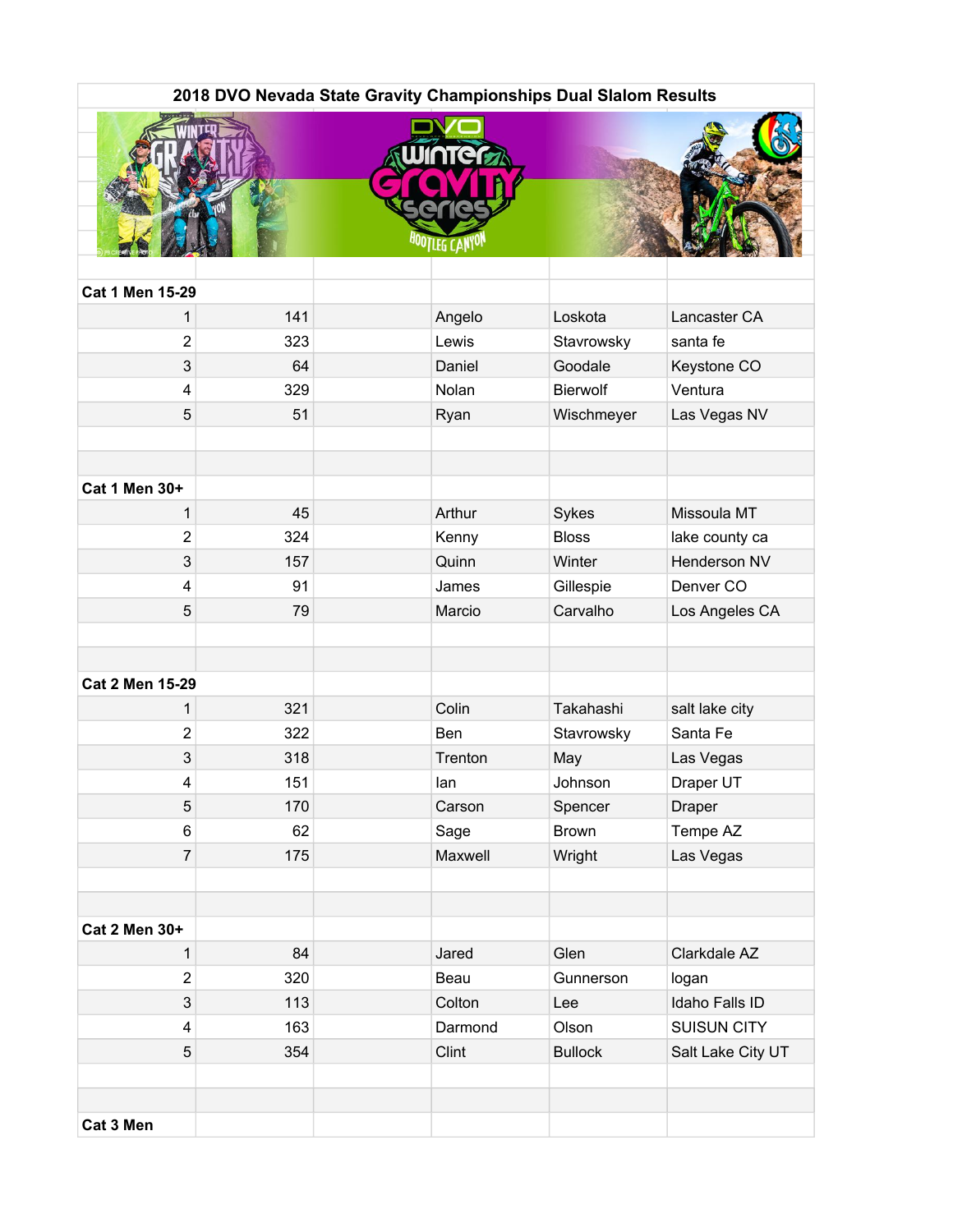| $\mathbf{1}$            | 86  | Liam         |               | Oneil          | Trabuco Canyon CA   |
|-------------------------|-----|--------------|---------------|----------------|---------------------|
| $\overline{2}$          | 40  | Chris        |               | Carlton        | Caliente NV         |
| 3                       | 90  |              | Wyatt         | Thompson       | Salt Lake City UT   |
| $\overline{\mathbf{4}}$ | 309 |              | Kaleb         | O'Rourke       | <b>HENDERSON</b>    |
| 5                       | 92  |              | David         | <b>Mills</b>   | Idaho Falls ID      |
|                         |     |              |               |                |                     |
|                         |     |              |               |                |                     |
| Junior Men 6-10         |     |              |               |                |                     |
| 1                       | 95  |              | <b>Boston</b> | <b>Bryant</b>  | Lehi UT             |
| $\overline{2}$          | 36  |              | Justin        | Duncan         | jamul CA            |
| 3                       | 54  |              | Connor        | Clifford       | Hurricane UT        |
| $\overline{\mathbf{4}}$ | 186 | Liam         |               | Manderscheid   | Las Vegas           |
| 5                       | 185 |              | Trevin        | Pixley         | Las Vegas NV        |
|                         |     |              |               |                |                     |
|                         |     |              |               |                |                     |
| Junior Men 11-12        |     |              |               |                |                     |
| 1                       | 161 |              | Eddie         | Reynolds       | Coronado NV         |
| $\overline{2}$          | 143 | Fred         |               | Lariviere      | Lehi UT             |
| 3                       | 53  | Jack         |               | Devall         | Heber UT            |
| $\overline{\mathbf{4}}$ | 43  |              | Carson        | <b>Burgner</b> | Heber UT            |
| 5                       | 191 |              | Connor        | Dockstader     | Washington UT       |
| 6                       | 302 |              | Cameron       | Stinger        | reno                |
| $\overline{7}$          | 74  |              | <b>Brady</b>  | O'Neil         | Henderson NV        |
| 8                       | 130 |              | Landon        | Hunt           | Henderson NV        |
|                         |     |              |               |                |                     |
|                         |     |              |               |                |                     |
| Junior Men13-14         |     |              |               |                |                     |
| 1                       | 41  |              | Maison        | Duncan         | jamul CA            |
| $\overline{c}$          | 61  |              | Justin        | Maliska        | Tehachapi CA        |
| 3                       | 182 |              | Ryder         | Cook           | las vegas nevada    |
| $\overline{\mathbf{4}}$ | 145 | Alex         |               | Parish         | <b>Bluffdale UT</b> |
| 5                       | 128 |              | Tanner        | Baughman       | Draper UT           |
| 6                       | 133 |              | Aiden         | Parish         | <b>Bluffdale UT</b> |
| 7                       | 158 |              | Wyatt         | Lodahl         | chandler AZ         |
| 8                       | 44  | <b>Ellis</b> |               | Corbell        | Lancaster CA        |
|                         |     |              |               |                |                     |
|                         |     |              |               |                |                     |
| <b>Junior Women</b>     |     |              |               |                |                     |
| $\mathbf 1$             | 111 |              | Teagan        | Heap           | Las Vegas NV        |
| $\overline{2}$          | 58  |              | Hanna         | Weinman        | Taos NM             |
| 3                       | 34  |              | Callie        | Clifford       | Hurricane UT        |
| $\overline{\mathbf{4}}$ | 335 |              | Grace         | O'Neil         | Henderson NV        |
|                         |     |              |               |                |                     |